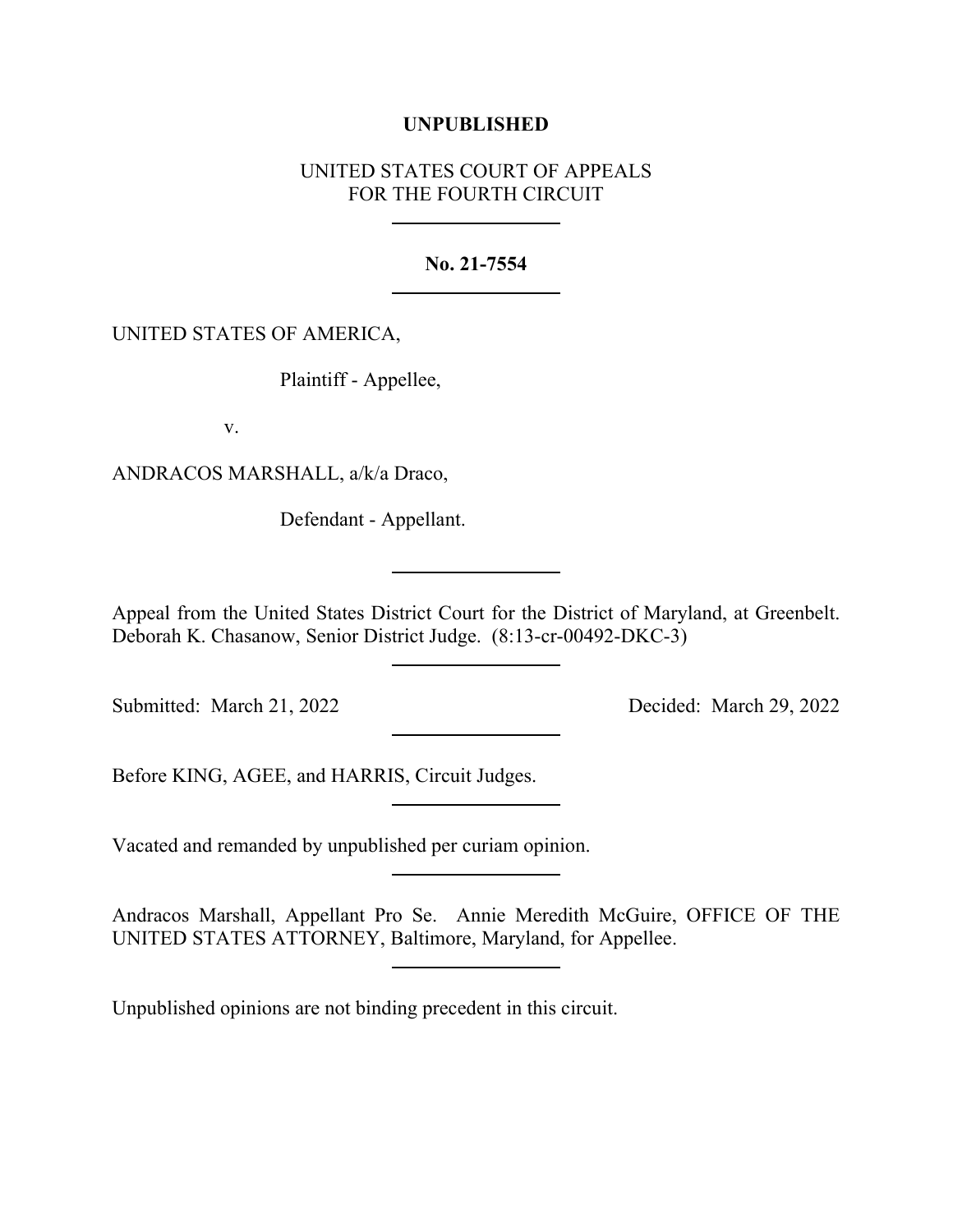#### PER CURIAM:

Andracos Marshall appeals from the district court's order denying his motion for compassionate release. The district court denied the motion for failure to exhaust administrative remedies and, in the alternative, because the 18 U.S.C. § 3553 sentencing factors weighed in favor of continued incarceration. Finding error in both rulings, we vacate the district court's order and remand for further proceedings.

A district court may reduce a term of imprisonment under 18 U.S.C. § 3582(c)(1)(A) if "extraordinary and compelling reasons warrant such a reduction." 18 U.S.C.  $\S$  3582(c)(1)(A)(i). A reduction may be granted only upon a motion filed by either the Director of the Bureau of Prisons (BOP) or "the defendant after the defendant has fully exhausted all administrative rights to appeal a failure of the Bureau of Prisons to bring a motion on the defendant's behalf or the lapse of 30 days from the receipt of such a request by the warden of the defendant's facility, whichever is earlier." 18 U.S.C.  $\S 3582(c)(1)(A)$ .

In *United States v. Muhammad*, 16 F.4th 126, 129 (4th Cir. 2021), decided shortly after the district court's ruling, we held that, "[a]lthough the statute plainly requires [a prisoner] to complete certain steps before filing his motion [for compassionate release] in the district court, we understand this requirement to be non-jurisdictional, and thus waived if it is not timely raised." Thus, we ruled that the court erred when it sua sponte dismissed Muhammad's motion for compassionate release "based on the threshold requirement, even assuming [Muhammad] had not completed the prerequisites to suit." *Id.* at 130. Likewise here, even though Marshall does not dispute that he failed to exhaust his administrative remedies before filing his motion, the Government did not invoke the threshold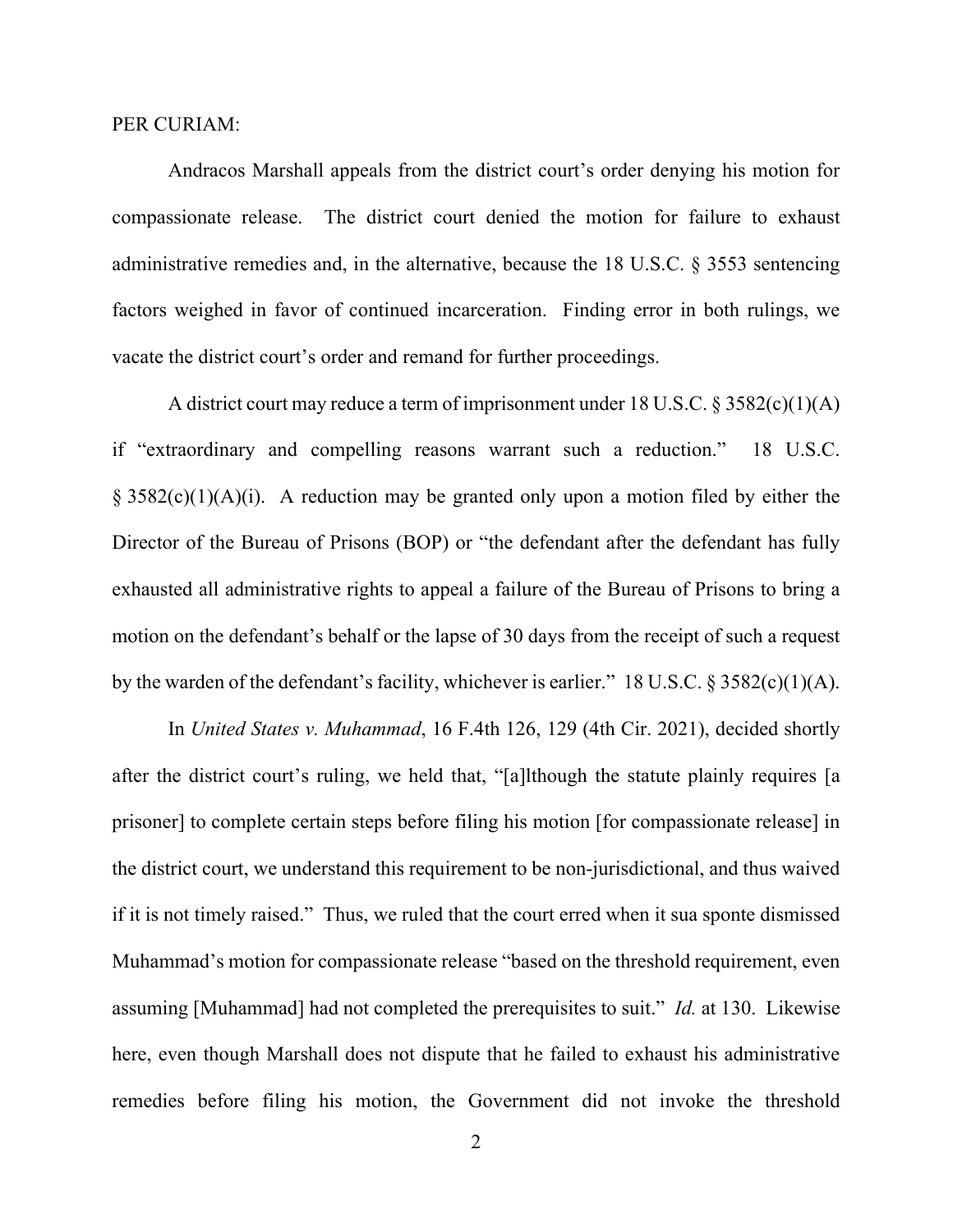prerequisites to suit, and it was accordingly error for the district court to sua sponte raise the issue.

Turning to the merits of Marshall's motion, when deciding whether to reduce a defendant's sentence under § 3582(c)(1)(A)(i), a district court generally proceeds in three steps. *See United States v. High*, 997 F.3d 181, 185-86 (4th Cir. 2021). First, the court determines whether "extraordinary and compelling reasons" exist to support a sentence reduction. *Id.* at 185 (quoting § 3582(c)(1)(A)(i)). Second, the court considers whether "a [sentence] reduction is consistent with applicable policy statements issued by the Sentencing Commission." 18 U.S.C. § 3582(c)(1)(A). Because there is "no 'applicable' policy statement governing compassionate-release motions filed by defendants under the recently amended § 3582(c)(1)(A), ... district courts are empowered to consider any extraordinary and compelling reason for release that a defendant might raise." *United States v. McCoy*, 981 F.3d 271, 284 (4th Cir. 2020) (alteration and internal quotation marks omitted). Finally, even if the court finds extraordinary and compelling reasons to support relief, it retains the discretion to deny a defendant's motion after balancing the applicable § 3553(a) factors. *High*, 997 F.3d at 186.

Marshall argues *inter alia* that the district court erred in finding that his criminal history weighed against his release. However, it is undisputed that Marshall did not have a criminal history. Accordingly, it was an abuse of discretion to rely on "the seriousness